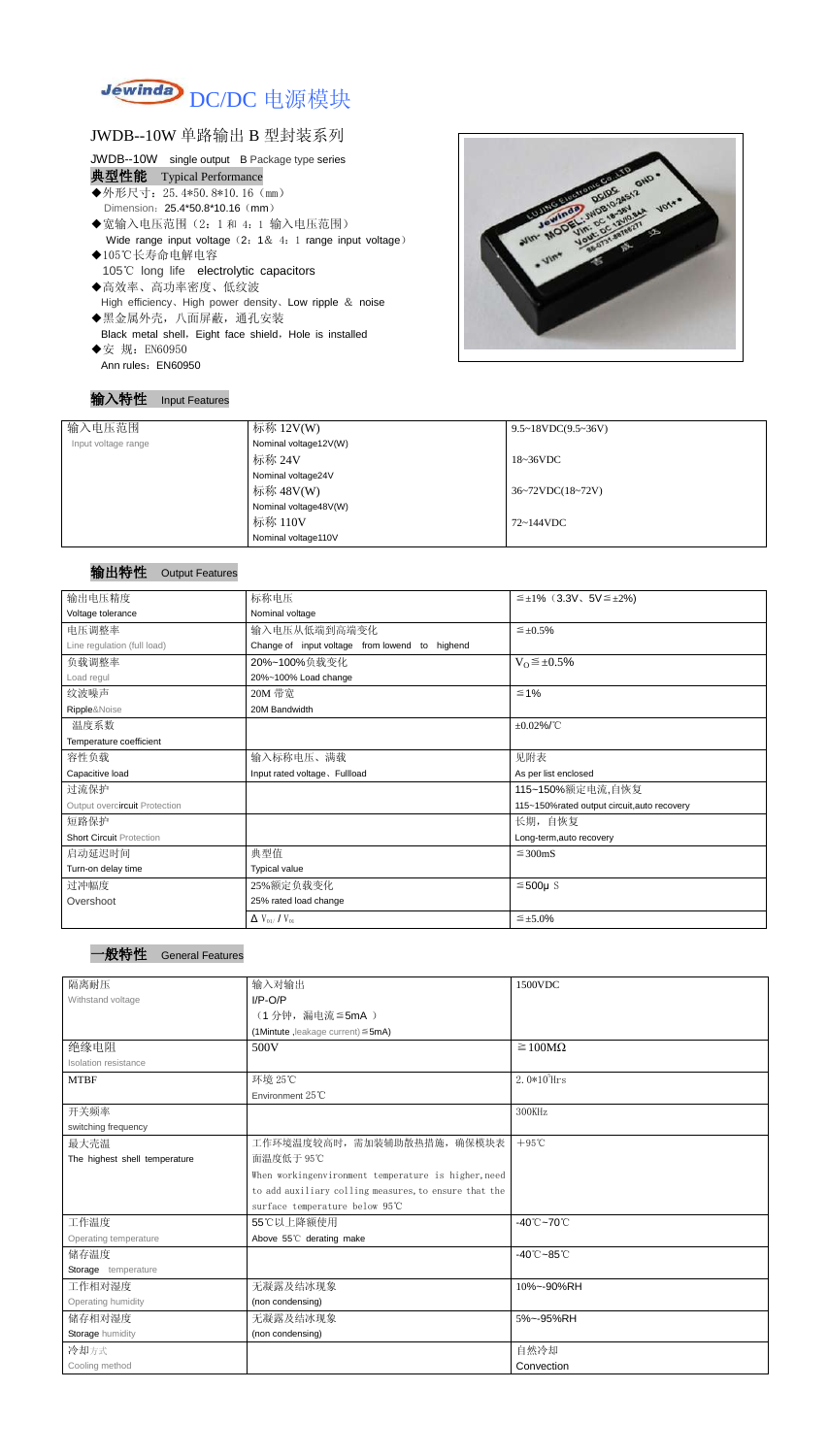## 容性负载 Capacitive Load

Note:The output end of the module can be coupled with electrolytic capacitor, but too much capacity and low ESR value may cause the instability of the module, or current limit points of lower output capacitance of the recommended value of 100 u F/A, the current here refers to the rated output current.

> W: 输入电压 4:1; 无标注: 输入电压 2:1  $W:$  Input voltage range 4:1; Not marked input voltage range2:1 **Single Output** 标称输入电压 Nominal Input voltage 输出功率 Output power 外形尺寸 50.8\*25.4(mm) Dimension 50.8\*25.4(mm) DC/DC 电源模块

DC/DC power module<br>产品选型 Product selection Product selection

命名方式 Naming Rules

# JWDB 10 -12 S 5 W 输出电压 Output voltage 单路输出

注:因篇幅有限,以上只是部分产品列表,若需列表以外产品,请与本公司销售部联系。

输出纹波噪声(峰-峰值)的测量,请参照模块测试说明中介绍的方法进行。

Note:Due to space limitations ,the above list is only for some products, If other than a list of products, please contact the Company's sales department.

Output ripple noise measurement (peak - peak), please refer to the module test notes method is introduced.

| Vout:5V         |              | Vout: $12V$ , $15V$ |             | Vout:24V        |            |
|-----------------|--------------|---------------------|-------------|-----------------|------------|
| 推荐值             | 最大值          | 推荐值                 | 最大值         | 推荐值             | 最大值        |
| Recommendations | Maximum      | Recommendations     | Maximum     | Recommendations | Maximum    |
| $470 \mu F$     | $1200 \mu F$ | $220 \mu F$         | $630 \mu F$ | $100 \mu F$     | $330\mu F$ |

注: 模块的输出端可以外加电解电容,但过大的容量和过低的 ESR 值可能会引起模块工作的不稳定,或造成限流点变低, 推荐输出电容值为 100μ F/A, 此处的电流指额定输出电流。

| 品型号<br>产         | 输入电压范围<br>Input voltage          | 输出电压<br>Output voltage | 输出电流<br>Output current | 纹波噪声<br><b>R</b> & N | 效率         |
|------------------|----------------------------------|------------------------|------------------------|----------------------|------------|
| Model No.        | $V_{in}$                         | V <sub>O</sub>         | $\rm Io$               | $V$ (p-P)mV          | Efficiency |
| JWDB10-12S3.3(W) |                                  | 3.3V                   | 3.03A                  | 50                   | 75%        |
| JWDB10-12S5(W)   |                                  | $5{\rm V}$             | 2.00A                  | 50                   | 80%        |
| JWDB10-12S12(W)  | $9.5 - 18V$<br>$9.5 \sim 36V(W)$ | 12V                    | 0.84A                  | 100                  | 82%        |
| JWDB10-12S15(W)  |                                  | 15V                    | 0.67A                  | 100                  | 83%        |
| JWDB10-12S24(W)  |                                  | 24V                    | 0.42A                  | 120                  | 84%        |
| JWDB10-24S3.3    |                                  | 3.3V                   | 3.03A                  | 50                   | 75%        |
| JWDB10-24S5      | $18 - 36V$                       | 5 V                    | 2.00A                  | 50                   | 80%        |
| JWDB10-24S12     |                                  | 12V                    | 0.84A                  | 100                  | 83%        |
| JWDB10-24S15     |                                  | 15V                    | 0.67A                  | 100                  | 83%        |
| JWDB10-24S24     |                                  | 24V                    | 0.42A                  | 120                  | 84%        |
| JWDB10-48S3.3(W) |                                  | 3.3V                   | 3.03A                  | 50                   | 76%        |
| JWDB10-48S5(W)   |                                  | 5V                     | 2.00A                  | 50                   | 80%        |
| JWDB10-48S12(W)  | $36 - 72V$<br>$18 - 72V(W)$      | 12V                    | 0.84A                  | 100                  | 83%        |
| JWDB10-48S15(W)  |                                  | 15V                    | 0.67A                  | 100                  | 84%        |
| JWDB10-48S24(W)  |                                  | 24V                    | 0.42A                  | 120                  | 85%        |
| JWDB10-110S3.3   |                                  | 3.3V                   | 3.03A                  | 50                   | 77%        |
| JWDB10-110S5     | 72~144V                          | 5V                     | 2.00A                  | 50                   | 80%        |
| JWDB10-110S12    |                                  | 12V                    | 0.84A                  | 100                  | 84%        |
| JWDB10-110S15    |                                  | 15V                    | 0.67A                  | 100                  | 85%        |
| JWDB10-110S24    |                                  | <b>24V</b>             | 0.42A                  | 120                  | 86%        |